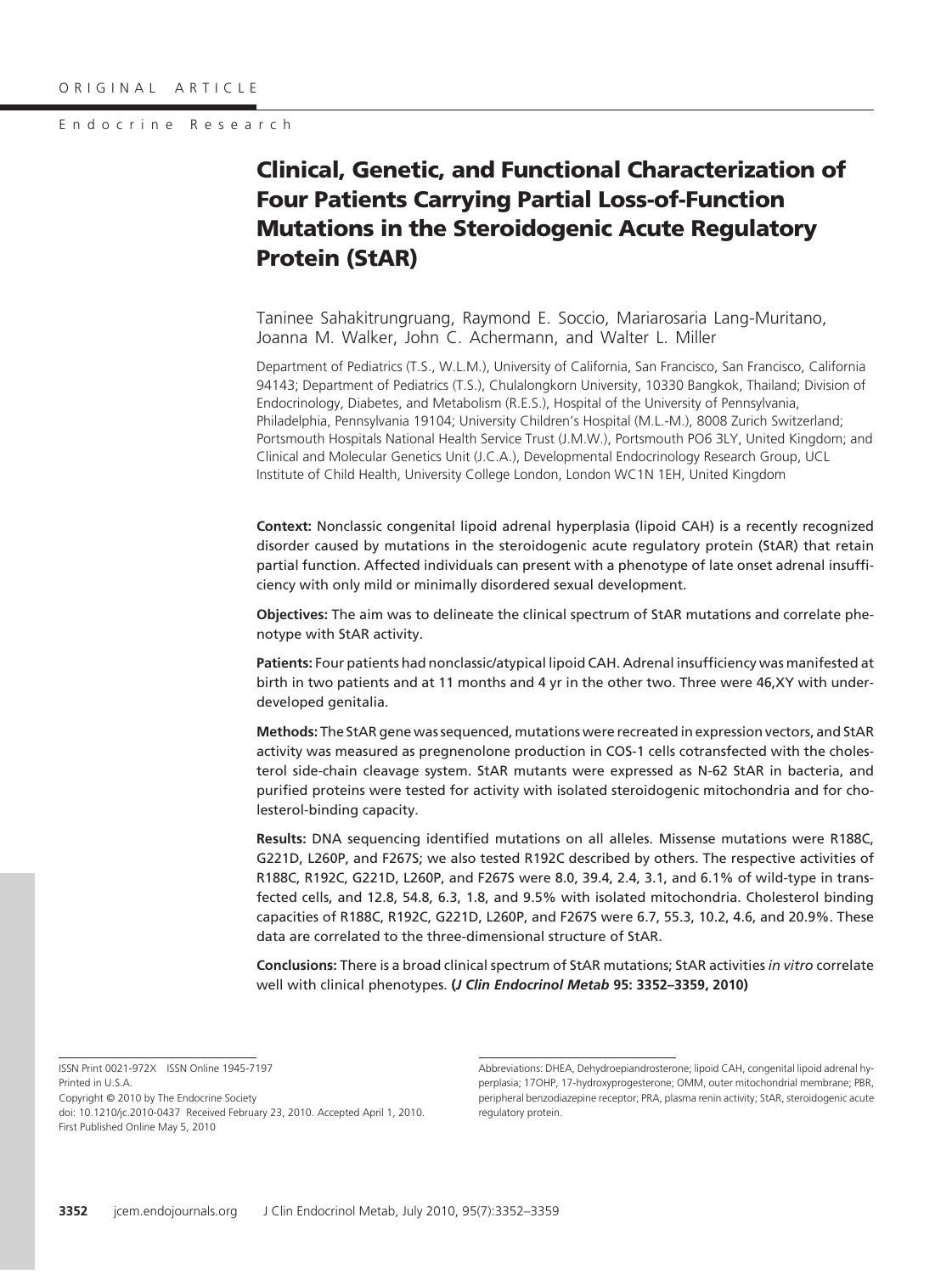Congenital lipoid adrenal hyperplasia (lipoid CAH) is the most severe form of congenital adrenal hyperplasia (CAH) in which the synthesis of all adrenal and gonadal steroid hormones is impaired. Early clinical hormonal studies and incubations of affected tissue *in vitro* with various precursors identified a defect in the conversion of cholesterol to pregnenolone, so that the disorder was initially called "20,22 desmolase deficiency" because it was thought to result from a defect in the enzyme system converting cholesterol to pregnenolone. This enzyme was later identified as mitochondrial P450scc. For a review of the early history of lipoid CAH, see Ref. 1. However, the P450scc gene is normal in lipoid CAH (2, 3), and in 1995 it was found that lipoid CAH results from mutations in the gene encoding the steroidogenic acute regulatory protein (StAR) (4, 5). StAR facilitates the movement of cholesterol into mitochondria, where it is converted to pregnenolone by P450scc (6). Patients with classic lipoid CAH usually present with adrenal failure and salt wasting, beginning within the first few months of life, and have female external genitalia irrespective of genetic sex (7). Until the description of nonclassic lipoid CAH in 2006, only one minimally virilized 46,XY female had been reported (8). Nonclassic lipoid CAH is a recently recognized disorder caused by StAR mutations that retain partial activity (9). Affected individuals can present with adrenal insufficiency resembling nonautoimmune Addison disease with only mildly disordered sexual development or normal development with hypergonadotropic hypogonadism (9, 10). More than 40 StAR mutations causing classic lipoid CAH have been described (4, 7, 8, 11), but very few partial loss-of-function mutations have been reported (8 –10).We describe four patients with nonclassic or atypical lipoid CAH, identify their StAR mutations, and characterize the activities of the mutants to explore genotype/phenotype correlations.

# **Patients and Methods**

#### **Patient 1**

A 46,XY phenotypic male from a consanguineous Thai family had an uneventful birth and had two febrile seizures during his first 2 yr of life, but no laboratory data are available. He was first evaluated at Chulalongkorn University Hospital at age 4 yr for progressive pigmentation. His older brother had had progressive hyperpigmentation and at 3 yr had fever, convulsions, and sudden unexplained death. The patient had descended testes, a stretched penile length of 3.5 cm and glandular hypospadias. Hormonal data (Table 1) showed unmeasurable cortisol unresponsive to cosyntropin, low dehydroepiandrosterone (DHEA) sulfate, and grossly elevated ACTH. Plasma renin activity (PRA) was  $9.62$  ng/ml/h (normal range,  $1.0 - 6.5$ ), aldosterone was  $25.5$ ng/dl (normal range, 3–35), and the electrolytes were normal, indicating a subtle defect in mineralocorticoid secretion. Ab**TABLE 1.** Clinical and biochemical characteristics of patients

TABLE 1. Clinical and biochemical characteristics of patients

|                                   | Patient 1<br>R1880                                     | L260P/F267S<br>Patient 2                        | R188C/W250X<br>Patient 3                                                                                                                                                                                           | Patient 4<br>G221D                 | (Ref. 10) R192C<br>Patient 5    |
|-----------------------------------|--------------------------------------------------------|-------------------------------------------------|--------------------------------------------------------------------------------------------------------------------------------------------------------------------------------------------------------------------|------------------------------------|---------------------------------|
| Country of origin<br>Karyotype    | Thailand<br>46, XY                                     | United States<br>46, XY<br>Newborn              | Switzerland<br>46, XY                                                                                                                                                                                              | 46, XX<br>Nepal                    | Lebanon<br>46, XY               |
| Age at investigation<br>Genitalia | Normal male, glandular<br>hypospadias<br>$\frac{1}{2}$ | Micropenis, small testes, severe<br>hypospadias | Micropenis, cryptorchidism<br>1.5 months                                                                                                                                                                           | Normal female<br>$12 \text{ yr}$   | Normal male<br>Б yr             |
| Adrenal imaging<br>Presentation   | Pigmentation<br><b>Normal US</b>                       | Ambiguous genitalia<br>mal CT<br>δğ             | Pigmentation, ambiguous genitalia<br>$\supseteq$                                                                                                                                                                   | Adrenal crisis<br>Normal MRI       | Pigmentation<br>$\supseteq$     |
| Cortisol (µg/dl)<br>ACTH (pg/ml)  | >1250                                                  | 560                                             | 5497                                                                                                                                                                                                               | 2070                               | >225                            |
| Basal                             |                                                        | ∞                                               | 5.3<br>$\supseteq$                                                                                                                                                                                                 | $\supseteq$<br>$\overline{\vee}$   | $\frac{6}{10}$<br>$\frac{1}{2}$ |
| PRA (ng/ml/h)<br>Peak             | 9.62                                                   | 95                                              | $\frac{1}{2}$                                                                                                                                                                                                      |                                    |                                 |
| Aldosterone (ng/dl)               | 25.5                                                   | 4                                               | $\frac{1}{2}$                                                                                                                                                                                                      | 15 mU/liter (3-40)<br>$<$ 2.5      | 5.2<br>1.9.1<br>2.0.4<br>50.4   |
| LH (IU/liter)                     | $\supseteq$                                            | 15.2                                            | 5.0<br>7. i                                                                                                                                                                                                        | $\supseteq$                        |                                 |
| FSH (IU/liter)                    |                                                        | 16.7                                            |                                                                                                                                                                                                                    | $\supseteq$                        |                                 |
| reatment                          | Prednisone                                             | fludrocortisone<br>Hydrocortisone,              | Hydrocortisone, fludrocortisone                                                                                                                                                                                    | fludrocortisone<br>Hydrocortisone, | Hydrocortisone                  |
|                                   |                                                        |                                                 | . T, Computed tomography; MRI, magnetic resonance imaging; ND, not done; US, ultrasound. Conversion to System International units: ACTH, picograms per milliliter $\times$ 0.22 for picomoles per liter; cortisol, |                                    |                                 |

micrograms per deciliter

×

27.6 for nanomoles per liter; PRA, nanograms per milliliter per hour

×

0.77 for picomoles per milliliter per hour; aldosterone, nanograms per deciliter

×

27.7 for picomoles per liter.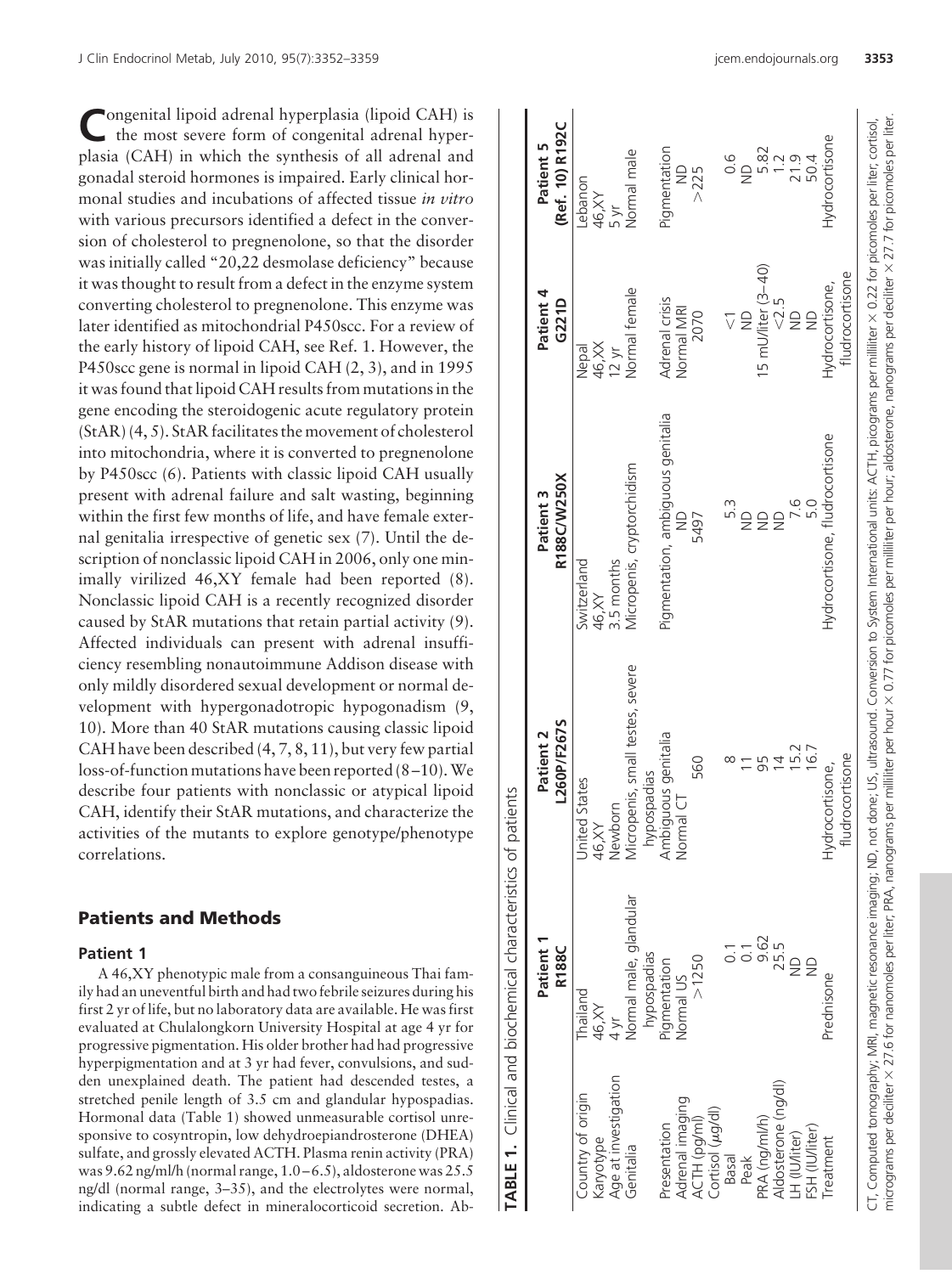dominal ultrasound showed a normal-size right adrenal, but the left adrenal was not seen. The patient was treated with prednisone in doses equivalent to hydrocortisone 11–14 mg/m<sup>2</sup>/d and remained well with normal electrolytes. Sequencing of the ACTH receptor (MC2R), DAX1, and HSD3B2 genes was normal.

#### **Patient 2**

A 27-yr-old 46,XY male was born at term with micropenis, third-degree hypospadias, severe chordee, a hypoplastic scrotum, and palpable testes. A human chorionic gonadotropin stimulation test at 3–7 d of life failed to increase progesterone, 17 hydroxyprogesterone (17OHP), DHEA, androstenedione, and testosterone. His electrolytes were normal, and he did not require supplemental steroids during the neonatal period. At age 10 wk, cortisol was 8.5  $\mu$ g/dl, but his ACTH was 560 pg/ml (normal, 10 –50), indicating partially compensated adrenal insufficiency. His aldosterone was 14 ng/dl (normal, 5–90), and his PRA was 95 ng/ml/h (normal, 2.3–37). During an insulin tolerance test, his basal cortisol was 21  $\mu$ g/dl, but it failed to rise further; an ACTH stimulation test failed to increase urinary 17-ketosteroids or serum levels of progesterone, 17OHP, cortisol, and DHEA. An abdominal computed tomography scan at age 12 wk did not show adrenal enlargement. The patient was diagnosed with "partial 20,22 desmolase deficiency" and started on lifelong glucocorticoid and mineralocorticoid replacement therapy. During his first 2 yr, he had several adrenal crises, including at least one with documented salt-wasting (Na, 124 mEq/liter; and K, 6.1 mEq/liter), associated with respiratory, gastrointestinal, or skin infections and requiring brief hospitalizations for parenteral glucocorticoids. He had normal growth and development and underwent a two-stage genital repair at age 2. He did not undergo puberty, and testosterone treatment was initiated during adolescence. When seen at the University of Pennsylvania at age 25, he was 185 cm tall, weighed 157 kg, and had hyperpigmented skin, 5-ml testes bilaterally, and a penile length of 4 cm. His 0800 h cortisol before taking hydrocortisone was less than 5 g/dl, with ACTH 5911 pg/ml, total testosterone 78 ng/dl, LH 15.2 IU/liter, and FH 16.7 IU/liter. The parents declined genetic testing. His sister is unaffected, and her carrier status is unknown.

#### **Patient 3**

A 46,XY Serbian male infant presented at age 3.5 months having had prolonged neonatal jaundice. He had severe generalized hyperpigmentation, cryptorchidism, micropenis, but no hypospadias. When evaluated at University Children's Hospital, Zurich, Switzerland, his sodium and potassium were normal, cortisol was 5.3  $\mu$ g/dl, and ACTH was 5497 pg/ml. Aldosterone and PRA were not measured; testosterone was 29 ng/dl (normal up to 232 ng/dl). He was treated with hydrocortisone and fludrocortisone and received three testosterone injections (25 mg) between 4 and 6 months of age with good penile response to 3.5 cm. He underwent right orchiopexy at 2 yr. When he was 8.5 yr old, his height was 134.5 cm (50th–75th percentile), and weight was  $39.8 \text{ kg}$  ( $>97$ th percentile) while receiving hydrocortisone 20.8 mg/m2 /d and fludrocortisone 0.1 mg/d. He remained well with normal electrolytes but had a history of salt-craving. Sequencing of DAX1 and SF1 was normal.

#### **Patient 4**

A 15-yr-old, 46,XX Nepalese girl had recently moved to the United Kingdom and was referred to the Portsmouth Hospital with a diagnosis of "CAH". She had first presented at 11 months of age with adrenal crisis including vomiting and dehydration and had subsequently been treated with hydrocortisone and fludrocortisone, but no hormonal data are available. She reported menarche at 12 yr of age and regular menstruation, but progesterone at d 22 of the cycle was low at 0.2 nmol/liter, indicating anovulatory cycles. Her ACTH was 2070 pg/ml, and she had unmeasurable cortisol (<1 µg/dl), aldosterone (<2.5 ng/dl), testosterone (<10 ng/dl), 17OHP (<60 ng/dl), androstenedione (<30 ng/dl), and DHEA sulfate (<15  $\mu$ g/dl) (Table 1). Her plasma and urine steroid profiles were compatible with complete adrenal insufficiency. A magnetic resonance imaging scan showed normal-sized adrenals.

#### **Mutation analysis, mutagenesis, and transfection**

With informed consent, leukocyte genomic DNA was extracted, and the seven exons of the StAR gene were amplified by PCR and sequenced using previously described oligonucleotides and amplification conditions (12). Mutant full-length StAR cDNA expression vectors (13) were generated by PCR-based, site-directed mutagenesis (primers are shown in Table 2) and verified by direct sequencing. The PCR conditions were: 95 C for 30 sec, 16 cycles of 95 C for 30 sec, 55 C for 1 min, and 68 C for 18 min. Nonsteroidogenic monkey kidney COS-1 cells were grown in DMEM supplemented with 10% fetal calf serum and antibiotics at 37 C in a humidified  $5\%$  CO<sub>2</sub> incubator. Cells were divided into 12-well plates (Falcon; BD Biosciences, Lincoln Park, NJ) and cotransfected using Effectene (QIAGEN, Valencia, CA) at approximately 50% confluence. Cotransfections were done with a pCMV-StAR expression vector and the F2 plasmid expressing a fusion protein of the cholesterol side-chain cleavage system (H<sub>2</sub>N-P450scc-adrenodoxin reductase-adrenodoxin-COOH) (14). To monitor transfection efficiency, cells were also cotransfected with 5 ng of *Renilla* luciferase reporter plasmid (pRL-CMV) (Promega, Madison, WI) per well. Culture media were collected 48 h later, and pregnenolone production was measured by enzyme immunoassay (ALPCO Diagnostics,

**TABLE 2.** Oligonucleotide sequences for site-directed mutagenesis

| <b>Name</b> | Sequence                    | NCBI accession no.; location |
|-------------|-----------------------------|------------------------------|
| R188C       | TTTGTGAGCGTGTGCTGTGCCAAGC   | NM 000349; 826               |
| R192C       | GCGCTGTGCCAAGTGCCGAGGCTCCAC | NM 000349: 838               |
| G221D       | AGGGCGGAGCACGATCCCACTTGCATG | NM 000349; 926               |
| L260P       | ATCAACCAGGTCCCGTCCCAGACCCAG | NM 000349: 1043              |
| F267S       | ACCCAGGTGGATTCTGCCAACCACCTG | NM 000349: 1064              |

*Boldface and underlined bases* indicate a nucleotide change. The numbering of nucleotides is based on the NCBI human StAR cDNA sequence NM\_000349. The numbering of the amino acid residues is based on the NCBI human StAR protein reference sequence NP\_000340.2.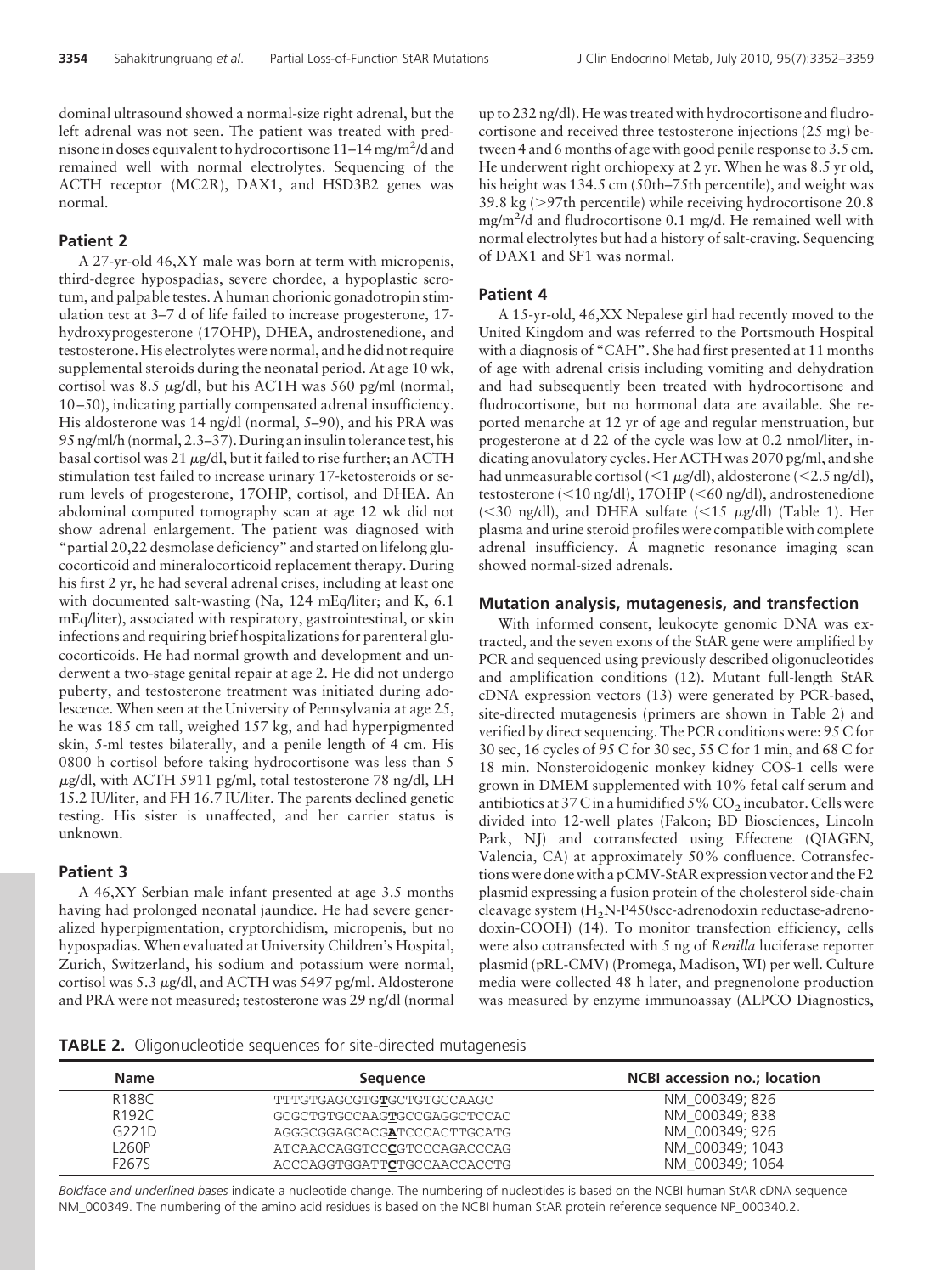Salem, NH). The sensitivity of this assay is 5.4 ng/dl. Data are presented as the mean  $\pm$  sem for at least three independent experiments, each performed in triplicate.

#### **Preparation of vectors and proteins and** *in vitro* **biochemical assays**

Each StAR mutation was inserted into the sequence of N-62 StAR in the modified pTWIN1 intein expression plasmid (15). The plasmids were individually transformed into *Escherichia coli* BL21DE3. StAR expression was induced with 0.5 mm isopropyl-ß-<code>D-thiogalactopyranoside</code> at 28 C for 6–8 h. Bacteria were lysed by sonication and cleared of debris; the supernatant was loaded onto chitin-binding columns (New England Biolabs, Ipswich, MA), washed, and eluted according to the manufacturer's recommendations. The N-62 StAR was collected and dialyzed against 300 mM NaCl, 20 mM Tris (pH 7.5) (15, 16). Wild-type N-62 StAR was quantitated by the Bradford method, and mutant proteins were quantitated with a standard curve of wild-type N-62 StAR (Fig. 1). Mitochondria were prepared from mouseMA-10 Leydig cells as described (13). Purified N-62 StAR proteins (5  $\mu$ M) were added to mitochondria (5  $\mu$ g of Bradford protein) in 50  $\mu$ l of 125 mm KCl, 5 mm MgCl<sub>2</sub>, 10 mm KH<sub>2</sub>PO<sub>4</sub>, 25 mm HEPES (pH 7.4), 250 ng/ml trilostane, 100  $\mu$ m GTP, and 10 mM isocitrate, and incubated for 1 h; conversion of mitochondrial cholesterol to pregnenolone was measured by enzyme immunoassay, as above.

#### **Cholesterol binding assay**

Cholesterol binding capacity was measured by mixing purified N-62 StAR proteins  $(1 \mu M)$  in PBS with various amounts of fluorescent 22-(*n*-(7-nitrobenz-2-oxa-1,3-diazol-4-yl)amino-23,24 bisnor-5-cholen-3β-ol) (NBD-cholesterol) (Invitrogen, Carlsbad,



**FIG. 1.** Quantification of StAR protein. *Top panel*, The indicated amounts of purified wild-type N-62 StAR protein and mutant purified N-62 StAR proteins were separated by 12% SDS-PAGE. The band intensity was measured by Scion Image software. *Bottom panel*, The standard curve of StAR protein. The amount of mutant N-62 StAR proteins was plotted against its band intensity.

CA) in 96-well plates (final volume, 100  $\mu$ l). The samples were incubated 1 h at 37 C and excited at 480 nm, and steady-state fluorescence emission at 540 nm (cutoff, 515 nm) was monitored with a SpectraMax M2 microplate reader (Molecular Devices Inc., Sunnyvale, CA) (16).

# **Results**

## **StAR mutations**

Patient 1 was homozygous for the mutation  $5033C>T$ , changing arginine 188 to cysteine (R188C) (NCBI genomic DNA reference sequence NG 011827.1, and StAR protein reference sequence NP\_000340.2) (17, 18). Homozygous R188C was found in one of the initial patients with nonclassic lipoid CAH (9) and in four families reported in Ref. 10. Patient 2 was a compound heterozygote for  $6732T>C$ , changing leucine 260 to proline (L260P); and  $6753T>C$ , changing phenylalanine 267 to serine (F267S). L260P was described in Swiss patients with classic lipoid CAH (19); F267S is a novel mutation. Patient 3 was compound heterozygous for R188C and tryptophan 250 stop mutation (W250X). Homozygous W250X was previously found in a Serbian 46,XY phenotypic female with classic lipoid CAH (20). Patient 4 was homozygous for the novel mutation  $5780G$  $>A$ , changing glycine to aspartic acid (G221D).

# **Functional studies of the StAR mutants in transfected cells**

We studied the functional consequences of the four missense StAR mutants identified here and the mutation R192C recently found in a family with nonclassic lipoid CAH, but which had not been characterized functionally (10).We cotransfected nonsteroidogenic COS-1 cells with either wild-type or mutant StAR and a vector expressing the F2 fusion of the cholesterol side chain cleavage system (14) and compared the amount of pregnenolone produced. An empty vector was used as a negative control, and 22R-hydroxycholesterol, which bypasses the action of StAR and thus indicates the maximal enzymatic capacity of the P450scc system (4, 7, 13) was added as a positive control. Using endogenous cellular cholesterol and cholesterol in the serum in the culture media as substrate, COS-1 cells expressing F2 and wild-type StAR made  $1917 \pm 422$  ng/dl of pregnenolone, whereas cells transfected with the empty vector produced a low level of pregnenolone ( $23 \pm 11$  ng/dl), indicating the presence of StAR-independent steroidogenesis. The R188C mutant produced  $175 \pm 8$  ng/dl of pregnenolone, whereas the G221D, L260P, and F267S mutants generated 68  $\pm$  17,  $82 \pm 23$ , and  $138 \pm 16$  ng/dl, respectively. By contrast, R192C produced substantially more pregnenolone at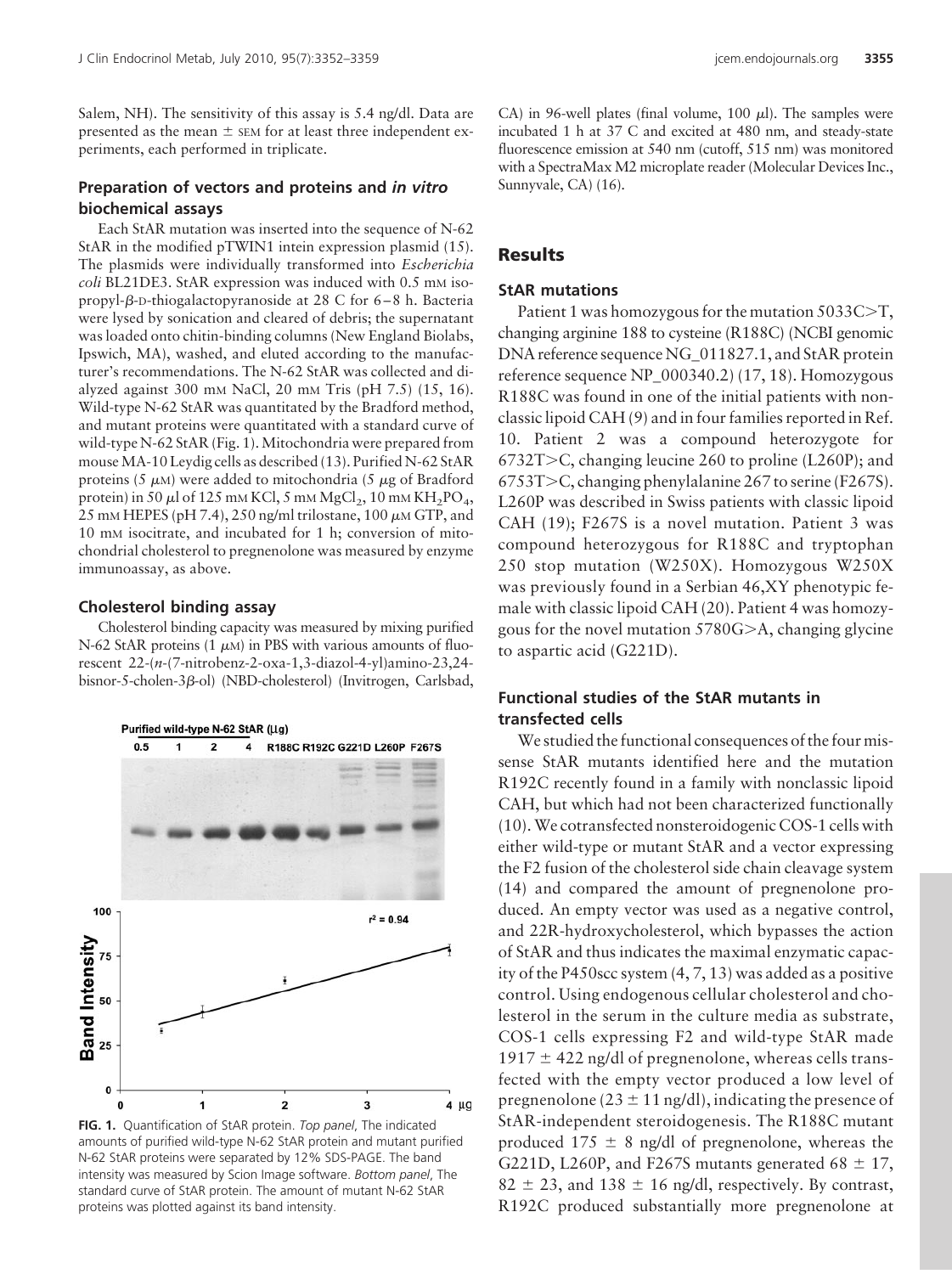$769 \pm 169$  ng/dl. When the background of StAR-independent steroidogenesis is subtracted, the R188C, R192C, G221D, L260P, and F267S mutants had 8.0, 39.4, 2.4, 3.1, and 6.1% of wild-type activity, respectively (Fig. 2A). In this assay, pregnenolone production in all five



**FIG. 2.** Activities of StAR mutants. A, Activity of full-length StAR in whole cells. COS-1 cells were cotransfected with expression vectors for the cholesterol side-chain cleavage system (F2) and either wild-type (WT) or mutant StAR, and pregnenolone was measured 48 h later by immunoassay. The StAR-independent substrate 22(R)-hydroxycholesterol (22R-OH) was added to the cell culture media to determine the maximum steroidogenic capacity of the cells. Data are expressed as the mean  $\pm$  sem from at least three independent experiments, each performed in triplicate. B, Activity of isolated N-62 StAR on mitochondria *in vitro*. Purified proteins were added to mitochondria from steroidogenic mouse MA-10 Leydig cells, and pregnenolone production from endogenous mitochondrial cholesterol was measured. Data are expressed as mean  $\pm$  sem from four experiments, each performed in duplicate. C, Cholesterol binding assay. Binding of various concentrations of NBD-cholesterol by wild-type and mutant StAR was measured by fluorescence; control is buffer without protein. Data are expressed as mean  $\pm$  sem for three experiments, each performed in triplicate.

StAR mutations was significantly higher than vector con- $\text{trol} \ (P < 0.05).$ 

# **Activities of purified StAR proteins with steroidogenic mitochondria**

To assess the activities of StAR mutants in a cell-free system, we expressed N-62 StAR protein using a self-splicing bacterial intein system. Purified N-62 StAR protein (Fig. 1) was added to mitochondria isolated from mouse Leydig MA-10 cells, and StAR activity was measured as pregnenolone produced from endogenous mitochondrial cholesterol. In this assay, wild-type N-62 StAR elicited 1816  $\pm$  293 ng/dl pregnenolone, and the buffer control lacking StAR produced  $263.3 \pm 37.7$  ng/dl pregnenolone, indicating a level of StAR-independent steroidogenesis approximately 14% of the StAR-induced level. After subtracting the buffer control, the R188C, R192C, G221D, L260P, and F267S mutants elicited 12.8, 54.8, 6.3, 1.8, and 9.5% of wild-type activity, respectively (Fig. 2B). In comparison to the buffer control, R188C ( $P < 0.0001$ ),  $R192C (P < 0.0001), G221D (P = 0.02),$  and F267S (*P* = 0.002) elicited significantly more pregnenolone, whereas the activity of L260P was not different from the buffer paired (two-tailed Student's *t* test;  $P = 0.57$ ).

# **Cholesterol-binding capacity of the mutant StAR proteins**

Purified recombinant proteins were combined with various concentrations of NBD-cholesterol, and cholesterol binding was measured fluorometrically. The binding of fluorescent NBD-cholesterol to StAR is very similar to that of  $\lceil^{14}C\rceil$ cholesterol; hence, this readily measured form of cholesterol is appropriate for measuring the cholesterol binding capacity of StAR (16). After subtracting the buffer control, the maximal cholesterol binding capacity of the R188C, R192C, G221D, L260P, and F267S mutants was 6.7, 55.3, 10.2, 4.6, and 20.9% of the wild-type value (Fig. 2C). Thus, the impaired activity of the mutants generally correlated with their impaired capacities to bind cholesterol.

# **Discussion**

StAR moves cholesterol from the outer mitochondrial membrane (OMM) to the inner mitochondrial membrane, thus providing the cholesterol substrate for steroidogenesis (4, 21). StAR exerts this action on the OMM (13, 22), where it must undergo a conformational change that results from its interaction with protonated OMM phospholipids (15, 23–25). The essential role of StAR in adrenal and gonadal steroidogenesis was established by finding recessive, loss-of-function mutations of StAR in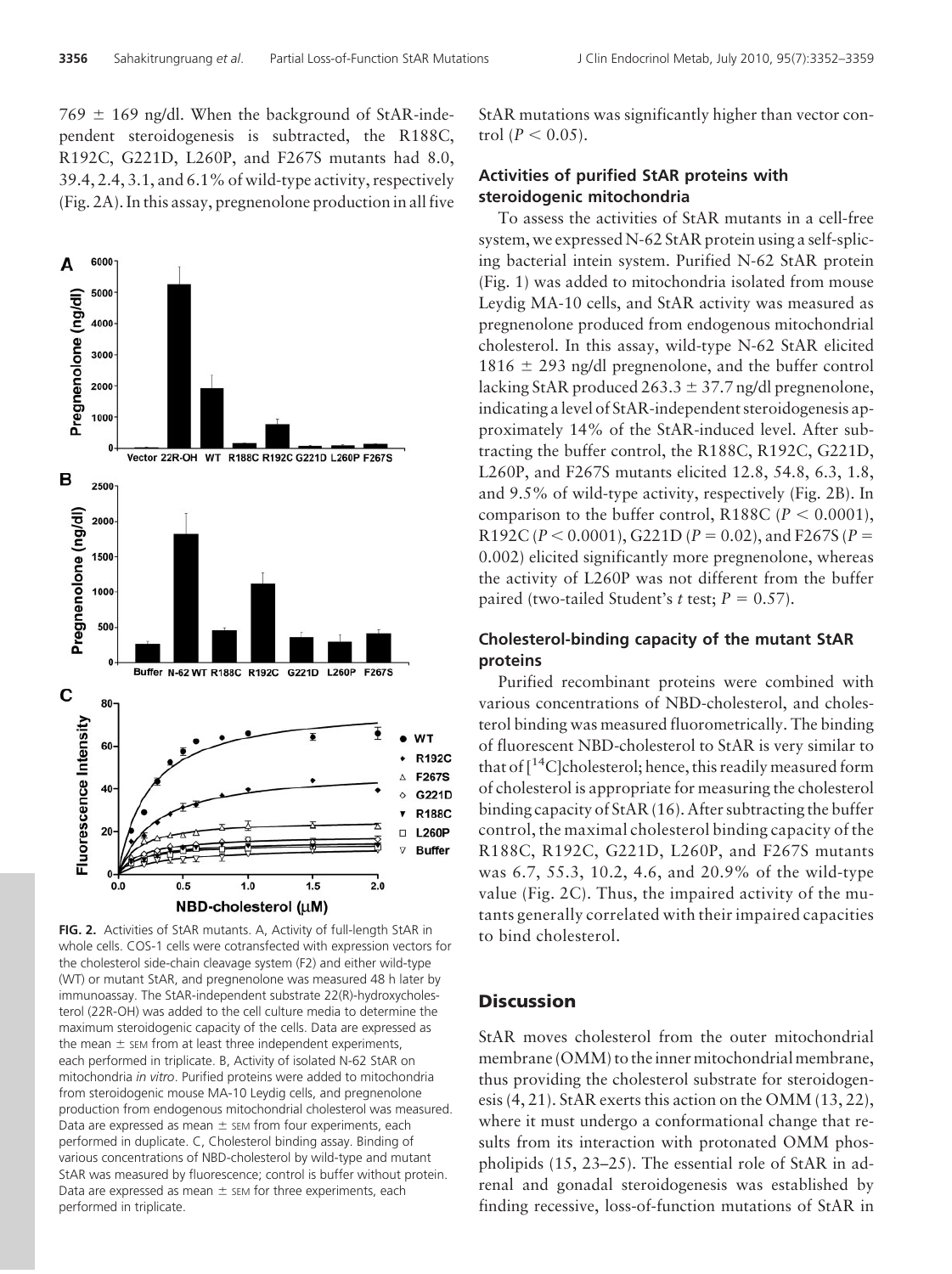lipoid CAH (4, 5, 7, 8). Until recently, lipoid CAH was known exclusively as a very severe disorder of steroidogenesis characterized by greatly diminished or absent synthesis of all adrenal and gonadal steroids (26). Affected individuals with classic lipoid CAH are phenotypically female and have severe salt loss in early infancy. Nonetheless, affected 46,XX females spontaneously develop secondary sex characteristics and experience cyclical vaginal bleeding, but the cycles are anovulatory, and the patients have progressive hypergonadotropic hypogonadism later in life (12, 27). These unusual findings were explained by the two-hit model (7). In early lipoid CAH, StAR-independent mechanisms can still move some cholesterol into mitochondria, resulting in a low level of steroidogenesis, and increased corticotropin secretion (first hit). Over time, lipid droplets accumulate, damage the cell, and eventually destroy steroidogenic capacity (second hit). In the ovary, follicular cells remain unstimulated and thus undamaged until they are sequentially recruited in monthly cycles beginning at puberty. By contrast, the fetal testicular Leydig cells are affected early in gestation due to stimulation by chorionic gonadotropin.

In 2006, Baker *et al.* described three children from two families who presented with adrenal insufficiency at 2– 4 yr of age; the males had normal genitalia. These patients were homozygous for StAR mutations V187M and R188C; functional studies of these mutants showed that they retained approximately 20% of wild-type activity (9). These data delineated a new disorder, nonclassic lipoid CAH. Later, Metherell *et al.* (10) reported five families with nonclassic lipoid CAH who had initially been misdiagnosed as having familial glucocorticoid deficiency. Four families carried R188C, and one carried R192C. All affected probands presented with Addisonian phenotypes at 2–7 yr of age, but one affected male remained undiagnosed and untreated until 58 yr of age (10). Several patients with nonclassic StAR mutations have progressive hypergonadotropic hypogonadism and azoospermia, potentially compromising fertility (10). Thus, identifying patients with nonclassic lipoid CAH is important because, unlike patients with familial glucocorticoid deficiency, they may have compromised fertility and mild salt loss.

Although massive adrenal enlargement is a classic hallmark of lipoid CAH (26), this sign is not pathognomonic. Small adrenals have been reported in patients with classic lipoid CAH (11), and such enlargement has not been reported in patients with nonclassic phenotypes (9, 10), although hypoplastic adrenals with calcifications, suggesting cirrhotic, end stage fat deposition, have been reported (10). None of the patients in our study had evidence of adrenal enlargement by abdominal imaging. Similarly, patients with CYP11A1 mutations causing P450scc deficiency, who have clinical manifestations that are indistinguishable from StAR mutations, have not been reported with enlarged adrenals (28). Thus, in the setting of adrenal insufficiency, massively enlarged adrenals indicate classic lipoid CAH; normal-sized adrenals cannot exclude it but instead suggest P450scc deficiency or nonclassic lipoid CAH.

StAR mutations have been described in many ethnic groups but are common in Japan, Korea, and some isolated populations (1, 7, 8, 19). The R188C mutation found in our Thai patient has also been reported in patients from Canada, Jordan, India, and Pakistan (9, 10), suggesting a recurrent mutation. StAR mutations in intronic regions can also cause lipoid CAH (5, 29). Most StAR missense mutations are found in the carboxy-terminal 40% of the 285-amino acid StAR protein (1) and totally eliminate StAR activity. Only five previously described mutations were associated with residual StAR activity in transfected COS-1 cells: V187M (22%) (9), R188C (14%) (9), A218V (6%) (7), M225T (29%) (8), and L275P (10%) (7). A gain-of-function StAR mutation, Q128R, has been reported recently in a 46,XX phenotypic female infant who had salt loss at 4 months, but the coexistence of homozygous frameshift null mutation ablated all StAR activities, so the potential effect of the Q128R mutation was not evidenced in the patient (30). The mechanism by which this mutant gains function is unknown.

The manifestations and severity of disease differed substantially in our patients. Patient 1, who had the mildest phenotype, was homozygous for R188C. In our assays of intracellular activity, mitochondrial activity, and cholesterol-binding capacity, R188C retained 8, 12.8, and 6.7% of wild-type activity, respectively; when we studied this mutant previously, the values for these assays were 13.6, 17.7, and 21.0% (9). Hence, whereas there is some variability in these biochemical assays, it seems that 10 –20% of activity will dramatically alter the classic phenotype. The report of the patient carrying R192C, which retained about 50% of wild-type activity, indicated even milder disease (10). By contrast, patient 2, carrying both F267S  $(-10\%$  activity) and L260P ( $\sim$ 3% activity) had fairly severe disease, as did patient 4, who was homozygous for G221D ( $\sim$ 6% activity). Among the three assays we used, the direct assays of StAR activity, rather than the cholesterol-binding assay, appear to provide the best correlation with the clinical phenotype. A disparity between the activity assays and the binding assay is not surprising, because StAR mutation R182L was homozygous in patients with classic lipoid CAH and lacked activity in functional assays (7, 11) but retained normal capacity to bind cholesterol, indicating that cholesterol binding is necessary but not sufficient for StAR activity (16). Thus, there is a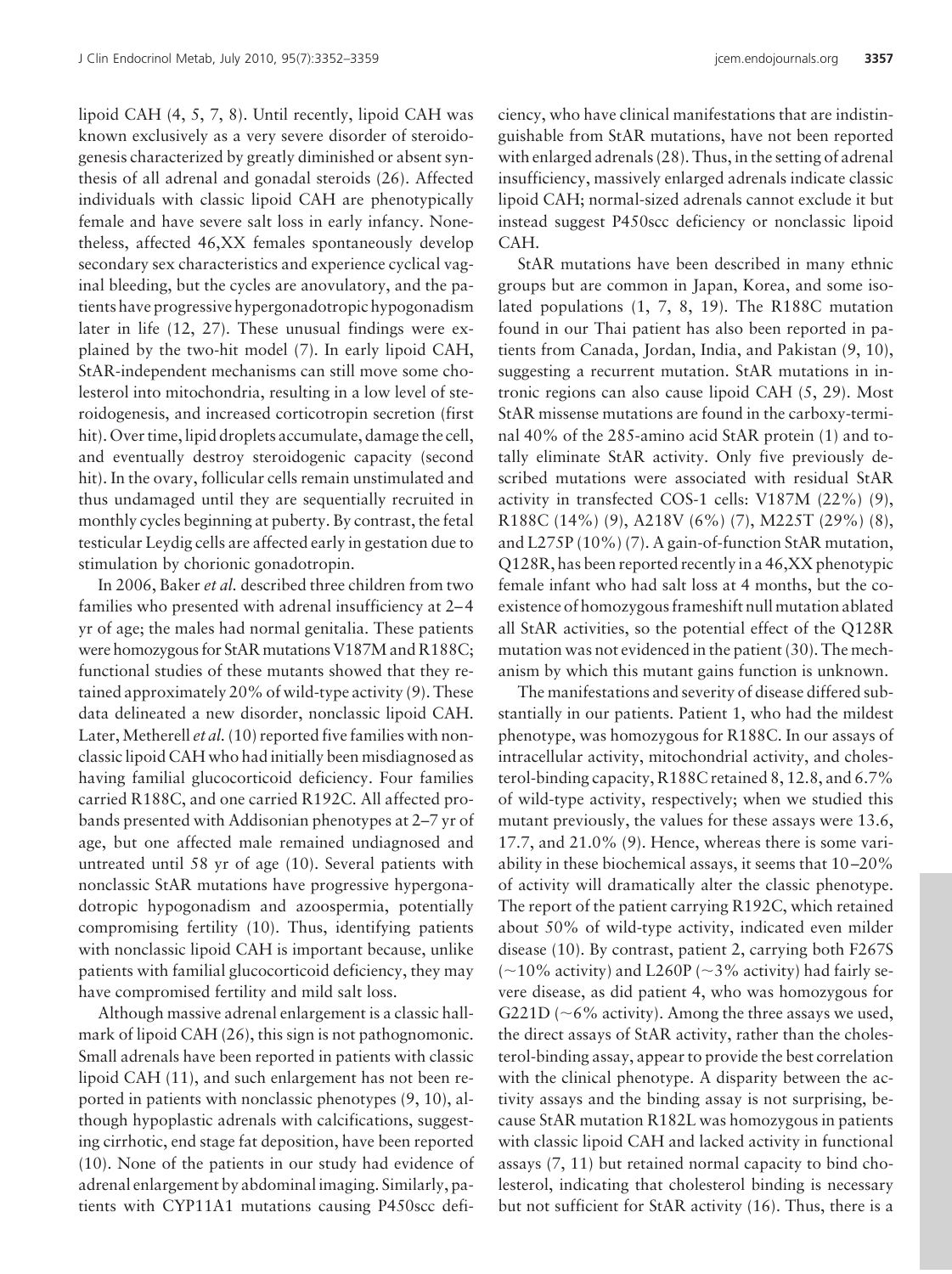fairly good correlation between StAR activity *in vitro* and the clinical phenotypes.

The crystal structures of three proteins closely related to StAR have been determined (31–33), permitting the construction of reliable computational models of human StAR (25, 34). StAR's structure features a hydrophobic pocket of the size and shape needed to bind cholesterol; the amphipathic C-terminal  $\alpha$ -helix (C-helix) forms the "floor" of the pocket, with hydrophobic residues pointing inward and hydrophilic residues pointing outward. The structure shows no direct access to this pocket. Liposome protection experiments show that only the C-terminal  $\alpha$ -helix (C-helix) interacts with the OMM (25), and the position of the C-helix is stabilized by a network of hydrogen bonds with the adjacent structures (25, 34). Molecular dynamics simulations indicate that interaction of StAR with protonated phospholipids on the OMM disrupts these hydrogen bonds, inducing a conformational change (molten globule transition), permitting the C-helix to swing open to allow the binding of cholesterol into the sterol binding pocket of StAR; consistent with this model, disulfide mutants that immobilize the C-helix but that do not alter StAR's conformation interfere with StAR activity and cholesterol binding (15, 35).

Many mutations that cause lipoid CAH, including those identified in this study, are located in the C-terminal helix or elsewhere in the sterol-binding pocket. Leu260 and Phe267 are conserved hydrophobic residues in the C-helix, forming part of the cholesterol-binding site. Arg  $188$  and Arg  $192$  lie in sheet  $\beta$ 6, and G221 is in the loop joining sheets  $\beta$ 8 and  $\beta$ 9, which contribute to the sterolbinding pocket. Consistent with this, the reduced activity of these mutants was associated with reduced cholesterolbinding capacity. The mechanism by which StAR facilitates the movement of cholesterol into the mitochondrion is incompletely understood, but it appears to involve several other proteins on the OMM. Functional data indicate that the 18-kDa peripheral benzodiazepine receptor (PBR; also called the mitochondrial translocator protein) must be present for StAR to act (36), and homo-bifunctional protein cross-linking data show that StAR comes into close contact with the voltage-dependent anion channel-1 and with a phosphate-carrier protein on the OMM (37). Additional data suggest that StAR participates in a large macromolecular complex, which, in addition to StAR, PBR, and voltage-dependent anion channel, includes PBRassociated protein 7, protein kinase A regulatory subunit I $\alpha$ , and adenine nucleotide transporter (38, 39). Substantial additional work is needed to delineate the role of each of these proteins in mitochondrial cholesterol import; the potential discovery of patients carrying mutations in any of these could be most informative.

## **Acknowledgments**

We thank Dr. Lin Lin for sequencing DNA from patients 3 and 4, Drs. Carrie Burns and Anna Biason-Lauber for help with patients 2 and 3, and the multiple specialists who participated in the care of these patients.

Address all correspondence and requests for reprints to: Walter L. Miller, M.D., Professor of Pediatrics and Chief of Endocrinology, HSE 1427, University of California San Francisco, San Francisco, California 94143-0978. E-mail: wlmlab@ucsf.edu.

This work was supported by National Institutes of Health Grant DK37922 (to W.L.M.). T.S. was supported by funds from Chulalongkorn University and by the University of California, San Francisco, Division of Pediatric Endocrinology. J.C.A. was supported by a Wellcome Trust Senior Fellowship in Clinical Science (079666).

Disclosure Summary: The authors have nothing to disclose.

#### **References**

- 1. **Miller WL** 1997 Congenital lipoid adrenal hyperplasia: the human gene knockout for the steroidogenic acute regulatory protein. J Mol Endocrinol 19:227–240
- 2. **Matteson KJ, Chung BC, Urdea MS, Miller WL** 1986 Study of cholesterol side-chain cleavage (20,22 desmolase) deficiency causing congenital lipoid adrenal hyperplasia using bovine-sequence P450scc oligodeoxyribonucleotide probes. Endocrinology 118:1296 –1305
- 3. **Lin D, Gitelman SE, Saenger P, Miller WL** 1991 Normal genes for the cholesterol side chain cleavage enzyme, P450scc, in congenital lipoid adrenal hyperplasia. J Clin Invest 88:1955–1962
- 4. **Lin D, Sugawara T, Strauss 3rd JF, Clark BJ, Stocco DM, Saenger P, Rogol A, Miller WL** 1995 Role of steroidogenic acute regulatory protein in adrenal and gonadal steroidogenesis. Science 267:1828 – 1831
- 5. **Tee MK, Lin D, Sugawara T, Holt JA, Guiguen Y, Buckingham B, Strauss 3rd JF, Miller WL** 1995 T→A transversion 11 bp from a splice acceptor site in the human gene for steroidogenic acute regulatory protein causes congenital lipoid adrenal hyperplasia. Hum Mol Genet 4:2299 –2305
- 6. **Stocco DM, Clark BJ** 1996 Regulation of the acute production of steroids in steroidogenic cells. Endocr Rev 17:221–244
- 7. **Bose HS, Sugawara T, Strauss 3rd JF, Miller WL** 1996 The pathophysiology and genetics of congenital lipoid adrenal hyperplasia. N Engl J Med 335:1870 –1878
- 8. **Nakae J, Tajima T, Sugawara T, Arakane F, Hanaki K, Hotsubo T, Igarashi N, Igarashi Y, Ishii T, Koda N, Kondo T, Kohno H, Nakagawa Y, Tachibana K, Takeshima Y, Tsubouchi K, Strauss 3rd JF, Fujieda K** 1997 Analysis of the steroidogenic acute regulatory protein (StAR) gene in Japanese patients with congenital lipoid adrenal hyperplasia. Hum Mol Genet 6:571–576
- 9. **Baker BY, Lin L, Kim CJ, Raza J, Smith CP, Miller WL, Achermann JC** 2006 Nonclassic congenital lipoid adrenal hyperplasia: a new disorder of the steroidogenic acute regulatory protein with very late presentation and normal male genitalia. J Clin Endocrinol Metab 91:4781– 4785
- 10. **Metherell LA, Naville D, Halaby G, Begeot M, Huebner A,** Nürnberg G, Nürnberg P, Green J, Tomlinson JW, Krone NP, Lin **L, Racine M, Berney DM, Achermann JC, Arlt W, Clark AJ** 2009 Nonclassic lipoid congenital adrenal hyperplasia masquerading as familial glucocorticoid deficiency. J Clin Endocrinol Metab 94: 3865–3871